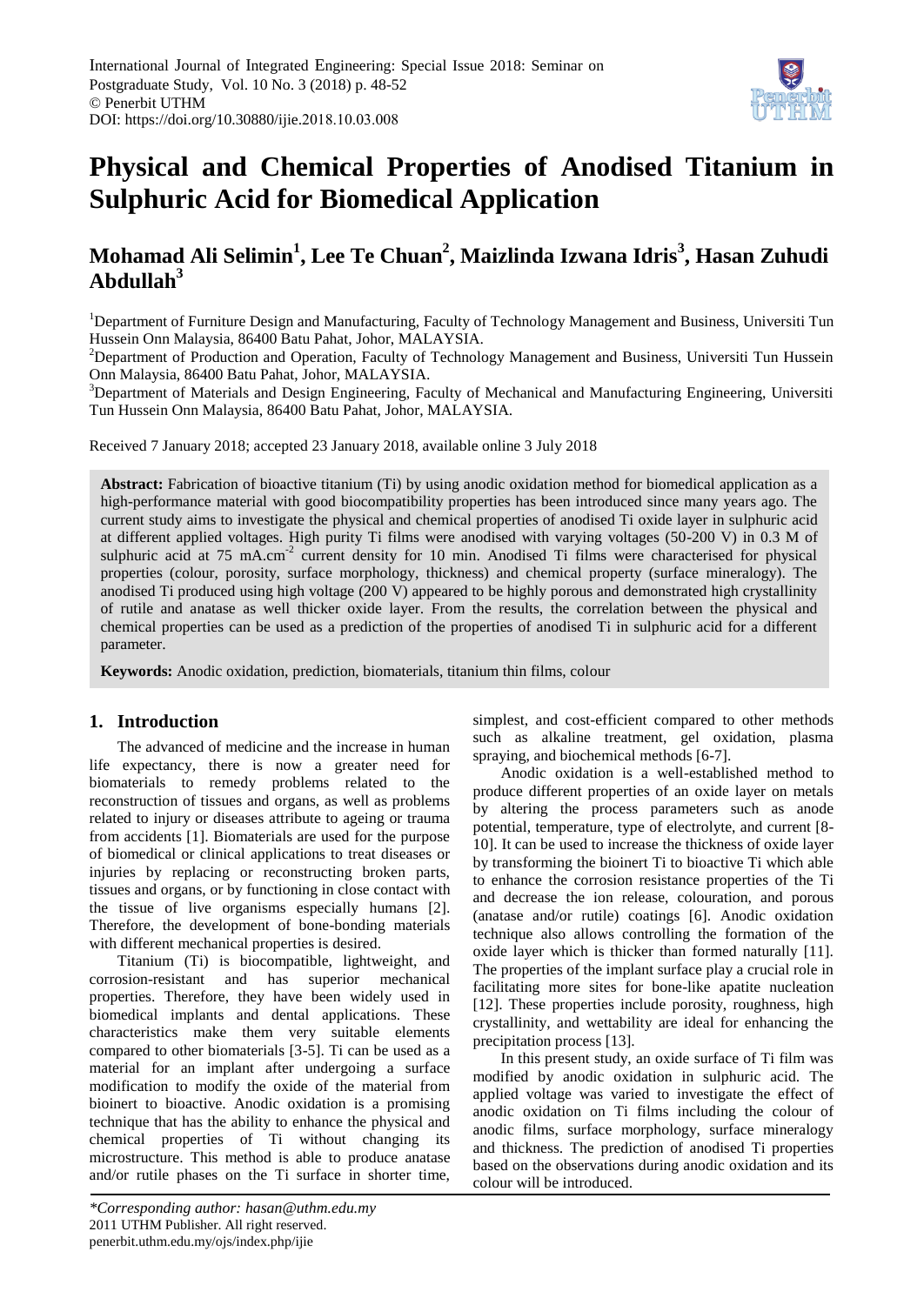#### **2. Materials and Methods**

#### **2.1 Anodic Oxidation**

High purity Ti films with dimensions 25 mm x 10 mm x 0.05 mm were wet hand-polished with 1200 grit silicon carbide (SiC) abrasive paper to remove its naturally formed oxide layer until a shiny metallic surface was obtained [14]. The Ti films were immersed in an ultrasonic bath containing acetone for 3 minutes and rinsed with distilled water prior to being dried with compressed air. Anodic oxidation is carried out in an electrochemical cell containing 0.4 L solution at  $\sim 25^{\circ}$ C. The anode and cathode both are Ti film and the anodising are done with a programmable power supply (Genesys 600-1.3, Densai-Lambda, Japan). Sulphuric acid was used as an electrolyte (0.3 M) at different applied voltages (50- 200 V) and a current density of  $75 \text{ mA.cm}^2$  for 10 minutes at room temperature. The anodised Ti films are cleaned by dipping them in 50 mL of distilled water 3 times, followed by drying them in still air.

#### **2.2 Characterisation**

The colour of anodic films was recorded using a digital camera (iPhone 5s, Apple) [15]. The mineralogical composition of the anodised films was examined using glancing angle X-ray diffraction,  $GAXRD$   $(X'Pert<sup>3</sup>)$ Powder, PANalytical, Netherland) at 40 kV accelerating voltage and 40 mA of current, angle of incidence of  $1^\circ$ ,  $0.067\%$  scanning speed. The surface morphology was determined by using field emission scanning electron microscopy, FESEM (JSM-7600F, Joel Ltd., Japan) at accelerating voltage of 7 kV. Meanwhile, the focused ion beam, FIB (Dual beam, Helios NanoLab 650, FEI) was used for cross-sectional imaging (thickness). The pores size was determined by using ImageJ software.

#### **3. Results and Discussion**

#### **3.1 Colour of anodic films**

Ti exhibits various colour because of thin film interference of passive layer. Numerous studies have been done on Ti and its alloys to study the colour of the metals and suggested that the colour of the thin film is strongly dependent on the thickness of the oxide layer and incident angle of light beam [16-17].

Fig. 1 set outs the visual appearance of anodised Ti prepared using sulphuric acid as a function of applied voltage. According to multi-beam interference theory, the colouring resulted from the interference between the light beams that are reflected from (a) the film surface and (b) the film-substrate interface [18]. The colour of anodic films can be classified into two groups based on the arcing during anodisation and its effects: non-arcing (blueish yellow) and arcing (dark purple and grey).

In this study, the colour variations of anodised Ti films were influenced by the applied voltage. The films resulted in a greater intensity of arcing in short time at a high current density that leads to micro-arc sparking occurred. This happens due to the higher electrical conductivity of the solution that trigger by higher cell potential (voltage) that raised the temperature on the anode. High temperature can melt the oxide layer that known as localised heating phenomenon. Further anodisation will lead to micro-arc sparking. This phenomenon exists due to the exposure of films substrate to the electrolyte and excessive ions migration from the (rapid electrolyte to exposed Ti Substrate. Meanwhile, the arcing process resulted from the dielectric breakdown reduction in the resistance of an electrical insulator) [19]. Table 1 displays the summary of the colour of anodised Ti films in sulphuric acid.

| 50V<br>Intreated |  | 100V | 50V    | 200V |  |
|------------------|--|------|--------|------|--|
|                  |  |      |        |      |  |
|                  |  |      |        |      |  |
|                  |  |      | Arcing |      |  |

Fig. 1 Colour of anodised Ti films as a function of applied voltages (50-200V).

|                | Voltage<br>(V) | Arcing<br>ability                                                                  | Colour            | Observation at anode                                                                                                                                             |
|----------------|----------------|------------------------------------------------------------------------------------|-------------------|------------------------------------------------------------------------------------------------------------------------------------------------------------------|
| arcing<br>Non- | 50             | Weak                                                                               | Blueish<br>yellow | • Few bubbles were produced and stick on the film<br>• No white-subsurface due to no arcing occurs                                                               |
|                | 100            | Strong                                                                             | Dark<br>purple    | • Numerous bubbles were produced and actively moving to air<br>• Thin white-subsurface                                                                           |
| Arcing         | 150            | Very<br>• Thick white-subsurface<br>Grey<br>strong<br>• Breakdown voltage observed |                   | • Numerous and excessive bubbles produced and intensely moving to air                                                                                            |
|                | 200            | Very<br>strong                                                                     | Whitish<br>grey   | • Numerous and excessive bubbles produced and intensely moving to air<br>• Thick white-subsurface<br>• Breakdown voltage observed<br>Micro-arc sparking occurred |

|  |  | Table 1 Summary of anodised Ti colour |  |
|--|--|---------------------------------------|--|
|--|--|---------------------------------------|--|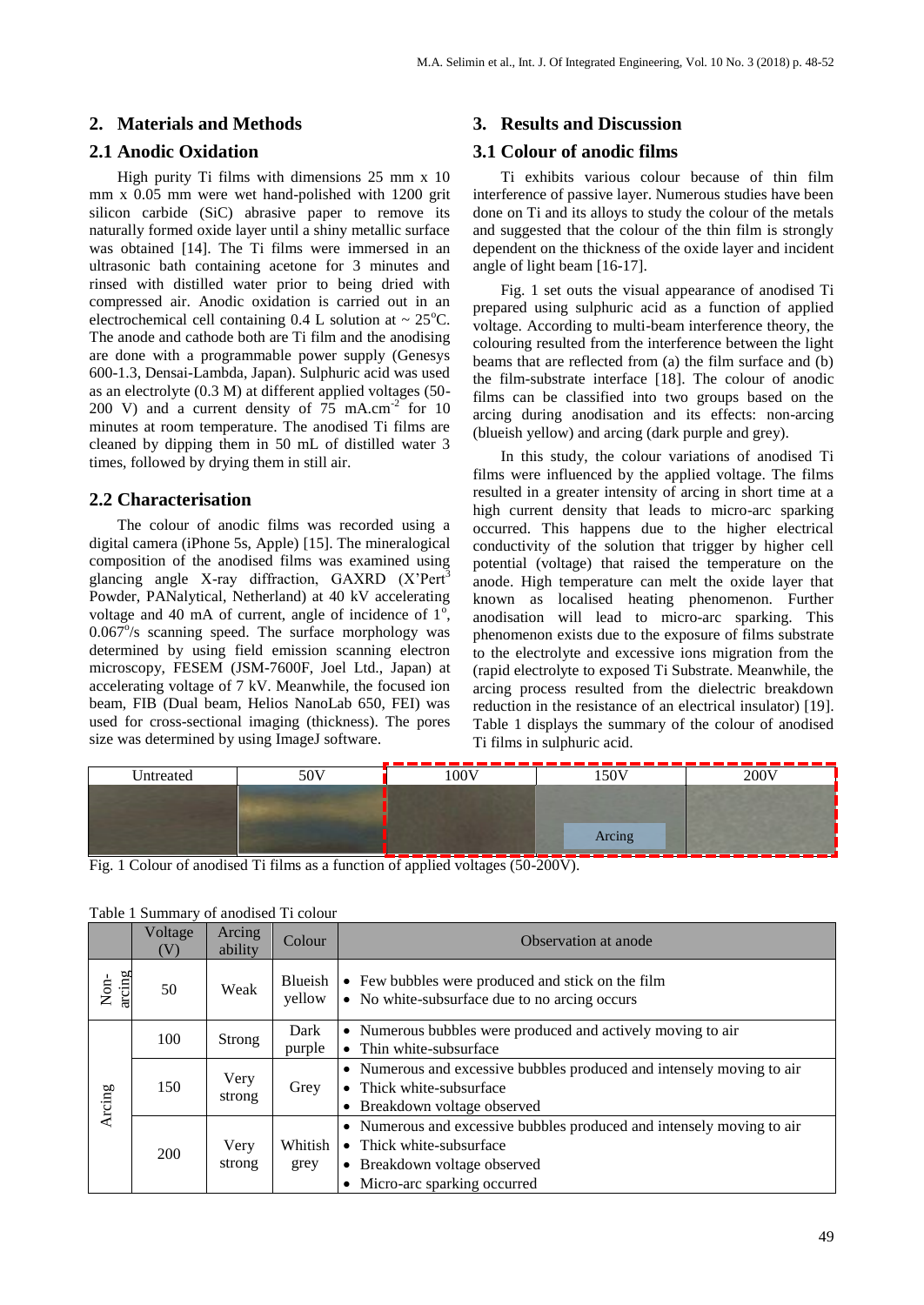| Colour         | <b>Observations</b>                                    | Possible properties                   |
|----------------|--------------------------------------------------------|---------------------------------------|
| Blue, yellow,  | $\sim$ Onset formation of O <sub>2</sub> bubbles       | $\sim$ Smooth and dense morphology    |
| bright purple, | $\sim$ Bubbles attached on Ti surface                  | ~ No or low crystallinity of anatase  |
| <b>brown</b>   | $\sim$ No arcing                                       | $\sim$ Thinner oxide                  |
|                | $\sim$ Voltage dominant                                | $\sim$ Lowest porosity                |
| Bluish purple, | $\sim$ More O <sub>2</sub> bubbles formed              | $\sim$ Uneven morphology              |
| purple         | $\sim$ Bubbles are moving upward to the air            | ~ Low anatase and no rutile           |
|                | ~ Arcing and delectric breakdown occurred              | $\sim$ Thin oxide                     |
|                | $\sim$ Thin formation of white substance at interface  | $\sim$ Low porosity                   |
|                | electrolyte, Ti film and air                           |                                       |
|                | $\sim$ Voltage dominant                                |                                       |
| Grey           | ~ Numerous $O_2$ evolutions                            | $\sim$ Consistent morphology (donut-  |
|                | $\sim$ Bubbles are moving rapid and intense to the air | shape) and small pores                |
|                | ~ Arcing and dielectric breakdown occurred             | boundaries                            |
|                | ~ Thick formation of white substance                   | $\sim$ High anatase and/or low rutile |
|                | $\sim$ Current density dominant                        | $\sim$ Thick oxide                    |
|                |                                                        | $\sim$ High porosity                  |
| Whitish grey   | $\sim$ Enormous O <sub>2</sub> evolutions              | $\sim$ Even morphology (melted donut- |
|                | $\sim$ Bubbles are moving rapid and intense to the air | shape) and wider pores                |
|                | ~ Arcing and dielectric breakdown occurred             | boundaries                            |
|                | $\sim$ Thicker formation of white substance            | $\sim$ High rutile and low anatase    |
|                | ~ Micro-arc sparking observed                          | $\sim$ Thicker oxide                  |
|                | $\sim$ Current density dominant                        | $\sim$ Higher porosity                |

Table 2 Prediction of anodised Ti properties

Based on the results reported in present and previous studies conducted by the author [14-15, 20-21], the prediction of the properties of the anodised Ti in sulphuric acid such as its morphology and mineralogy can be made based on the anodic oxidation reactions and the colour of the films as shown in Table 2. So far, this prediction is eligible for two types of electrolyte only (sulphuric and acetic acid). Others electrolyte must undergo anodic oxidation to confirm and validate the suitability and reliability of this prediction.

#### **3.2 Surface morphology (FESEM)**

Fig. 2 shows the surface morphology of anodised Ti produced at voltages of 50, 100, 150, and 200 V. It can be observed that the porosity of the oxide layer increased with applied voltage. Besides that, the number of pores and its size increased with increasing of applied voltage. The formation of pores on Ti surface occurred due to the oxygen gas evaluation, where the oxygen ion transferred into Ti interface and migration of  $Ti<sup>4+</sup>$  ion from the Ti substrate to the film-electrolyte interface at the anode. The effect of applied voltage on the morphology of the films is tabulated in Table 3 and the pore size was calculated by using ImageJ software.

#### **3.3 Surface mineralogy (GAXRD)**

The mineralogical of anodised Ti at different voltages of 50-200 V is illustrated in Fig. 3. The anatase phase (JCPDS No.: 3-7543) revealed in GAXRD results in the early stage of anodisation. Rutile phase (JCPDS No.: 7- 6757) was detected starting at 150 V. As the arcing activity become more intense, the X-ray peaks (major peak) of anatase or rutile gradually increased. At low voltage (50 V), the low crystallinity of anatase is observed indicates that thin coating of anatase formed on the surface of the film. By increasing the applied voltage to 100 V, the intensity of anatase peaks  $(25^{\circ}2\theta)$  is major peak of anatase) increased gradually. Mixtures of anatase and rutile phases were observed at 150 V to comprise the oxide layer. Further anodisation (200 V), greater amounts of rutile over anatase were present since the micro-arc sparking occurred during the process. It is well known that the anatase transforms to rutile at a temperature > 600 °C [22].



Fig. 2 FESEM micrographs of anodised Ti obtained at different applied voltages: (a) 50V, (b) 100V, (c) 150V, and (d) 200V.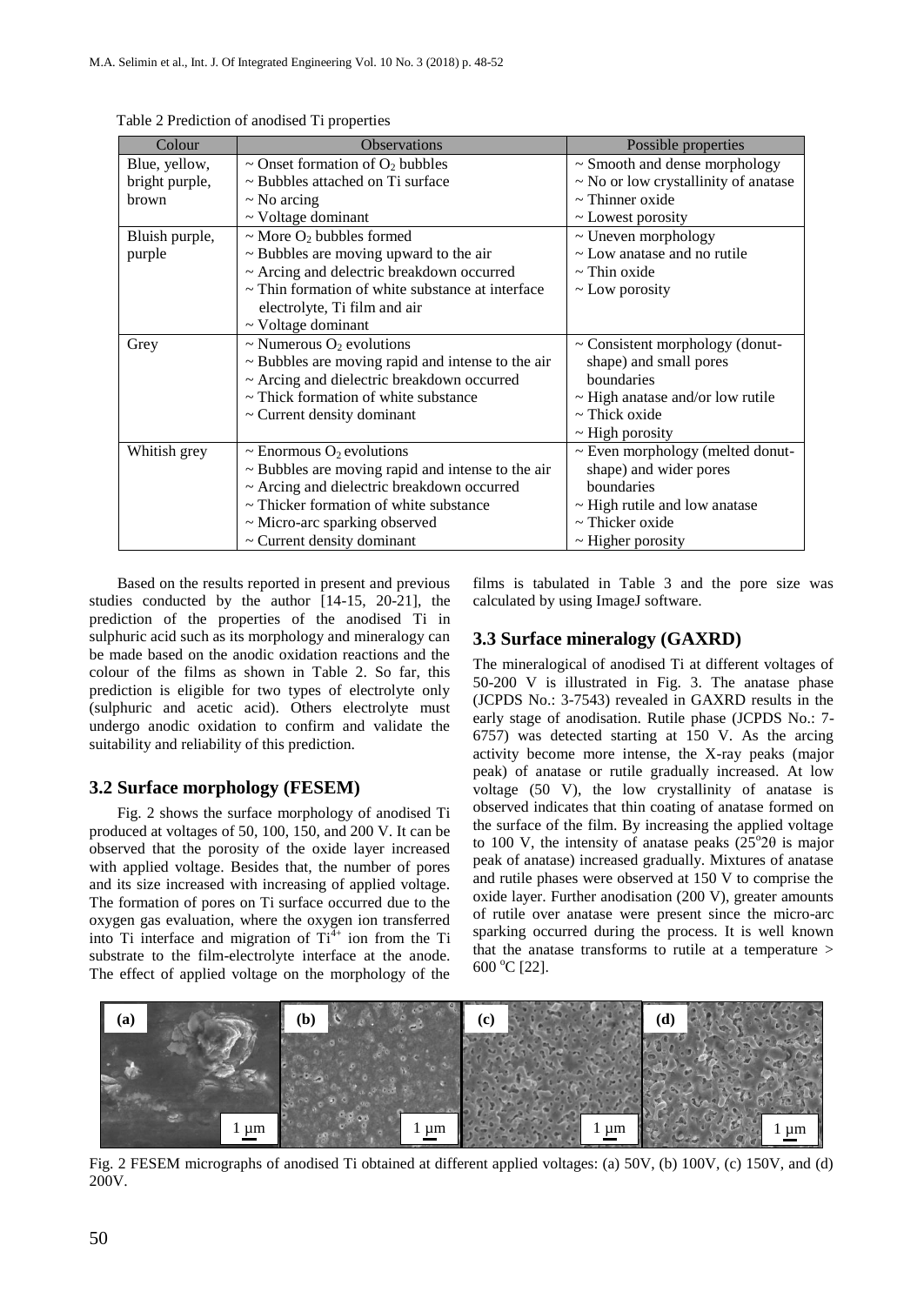

| Voltage   |     | Type of Morphology     | Pore | Pore         | Pore size $(\mu m)$ |       |       |
|-----------|-----|------------------------|------|--------------|---------------------|-------|-------|
| Type      |     |                        | no.  | distribution | Mean                | Min   | Max   |
| Low       | 50  | Smooth and open cracks | Few  | Uneven       | NA                  |       |       |
| High      | 100 | Various porosity       | Many | Uneven       | 0.170               | 0.078 | 0.404 |
| Very high | 150 | Consistent porosity    | Many | Even         | 0.396               | 0.215 | 0.866 |
|           | 200 | Consistent porosity    | Many | Even         | 0.402               | 0.110 | 0.850 |

Table 3 Summary of surface morphological of anodised Ti at voltages of 50-200V





Fig. 3. GAXRD patterns of anodised Ti.

Fig. 4 FIB micrographs of anodised Ti: (a) 100V, (b) 150V, and (c) 200V.

Table 4 Summary of GAXRD results and observation on bubbles during anodisation process

| Voltage           |     | Type of mineralogy                | Oxygen gas (bubble) at anode |                                    |  |
|-------------------|-----|-----------------------------------|------------------------------|------------------------------------|--|
| Type <sup>1</sup> |     |                                   | Amount                       | Condition                          |  |
| Low               | 50  | Low anatase                       | Few                          | Stick on Ti surface                |  |
| High              | 100 | High anatase                      | Many                         | Some evolve to air (steadily)      |  |
|                   | 150 | Very high anatase $+$ high rutile |                              | Continuously evolve to air (rapid) |  |
| Very high         | 200 | Low anatase $+$ very high rutile  | Enormous                     |                                    |  |

The summary of GAXRD results and observation on bubbles formed during anodic oxidation process is tabulated in Table 4.

## **3.4 Thickness of oxide layer (FIB)**

Fig. 4 shows that FIB images of the cross-section tilted at 54° of the anodised films. The images consist of two layers (substrate and oxide layer). The images revealed that the thickness of anodised Ti films increased with increasing of applied voltage. At some point (150- 200 V), the thickness of the films almost similar even though anodisation reactions not same. The images set out that the thickness of anodised films at 100 V, 150 V

and 200 V are  $0.44 \pm 0.20$  µm,  $1.00 \pm 0.18$  µm, and  $1.00$  $\pm$  0.23 µm respectively. The FIB images show that the microstructure (pores or void) of both specimens (150 and 200 V) are different despite having similar thickness.

## **4. Conclusions**

As for conclusions, the applied voltage has a significant influence on the properties of anodised Ti such as colour, surface morphology, mineralogy, microstructure, and thickness. With the increase in applied voltage, the oxide layer of the film was observed become porous, rougher and thicker. The correlation between the reactions during the anodic oxidation and the